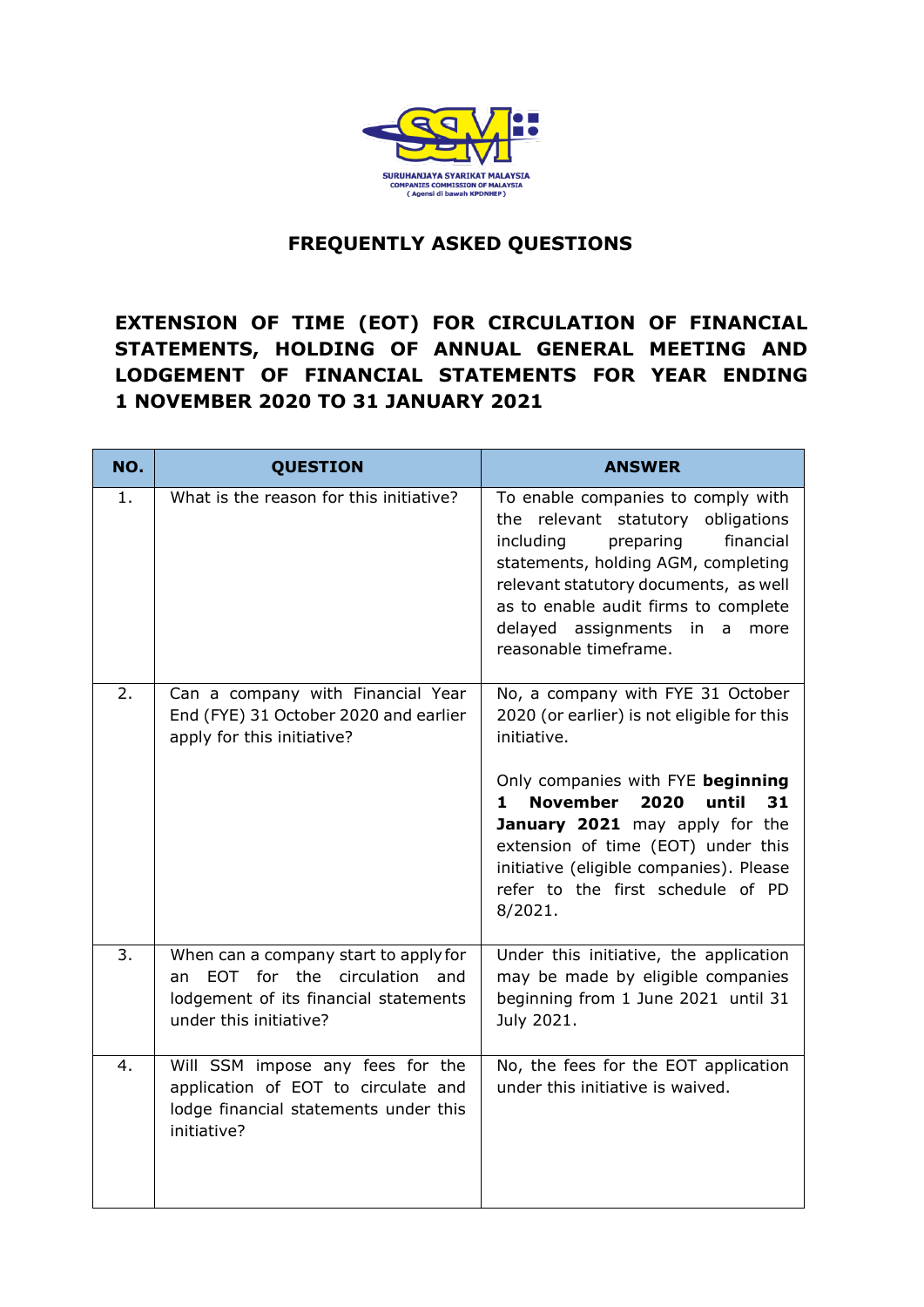| NO. | <b>QUESTION</b>                                                                                                                                                                                                     | <b>ANSWER</b>                                                                                                                                                                                                           |
|-----|---------------------------------------------------------------------------------------------------------------------------------------------------------------------------------------------------------------------|-------------------------------------------------------------------------------------------------------------------------------------------------------------------------------------------------------------------------|
| 5.  | How is the application for an EOT to<br>and<br>lodge<br>circulate<br>financial<br>made? Can the EOT<br>statements<br>application under this initiative be<br>made through<br><b>MBRS</b><br>SSM's<br>or<br>counter? | An EOT application for the circulation<br>lodgement<br>of<br>financial<br>and<br>statements under this initiative can<br>only be made by sending<br>the<br>through<br>application<br>email<br>to<br>eotmco3@ssm.com.my. |
|     |                                                                                                                                                                                                                     | The contents of the email application<br>must follow the email format provided<br>in Appendix (A).                                                                                                                      |
| 6.  | Can a private company (Sendirian<br>Berhad) apply for an EOT under this<br>initiative?                                                                                                                              | Yes. The EOT application under this<br>initiative can be made by both private<br>and public companies.                                                                                                                  |
| 7.  | A company with which FYE can apply<br>for an EOT for the circulation and<br>lodgement of its financial statements<br>under this initiative?                                                                         | Only companies with FYE beginning 1<br>November 2020 until 31 January<br>2021 are entitled to apply for the EOT<br>under<br>this<br>initiative<br>(eligible<br>companies).                                              |
| 8   | How long will the EOT for circulation,<br>holding an Annual General Meeting<br>(AGM) and lodgement of financial<br>statements<br>be given under<br>this<br>initiative?                                              | The EOT will be for a period of 90 days<br>from the original expiry date of<br>circulation of financial statements,<br>AGM and lodgement of financial<br>statements.                                                    |
| 9   | When is the due date of the extended<br>period of time to circulate or to lodge<br>financial statements for FYE between<br>1 November 2020 until 31 January<br>2021?                                                | The EOT will be for a period of 90 days<br>from the original expiry date of<br>circulation and lodgement of financial<br>statements.                                                                                    |
|     |                                                                                                                                                                                                                     | Please refer to the examples below: -                                                                                                                                                                                   |
|     |                                                                                                                                                                                                                     | <b>Example 1</b>                                                                                                                                                                                                        |
|     |                                                                                                                                                                                                                     | Financial Year End: 30/11/2020<br>Expiry date for Financial Statement<br>Circulation: 31/05/2021<br>Expiry date for Financial Statement<br>Lodgement: 30/06/2021                                                        |
|     |                                                                                                                                                                                                                     | EOT under PD 8/2021                                                                                                                                                                                                     |
|     |                                                                                                                                                                                                                     | Under paragraph 17 of the PD<br>8/2021, the extended period of time<br>is 90 days.                                                                                                                                      |
|     |                                                                                                                                                                                                                     |                                                                                                                                                                                                                         |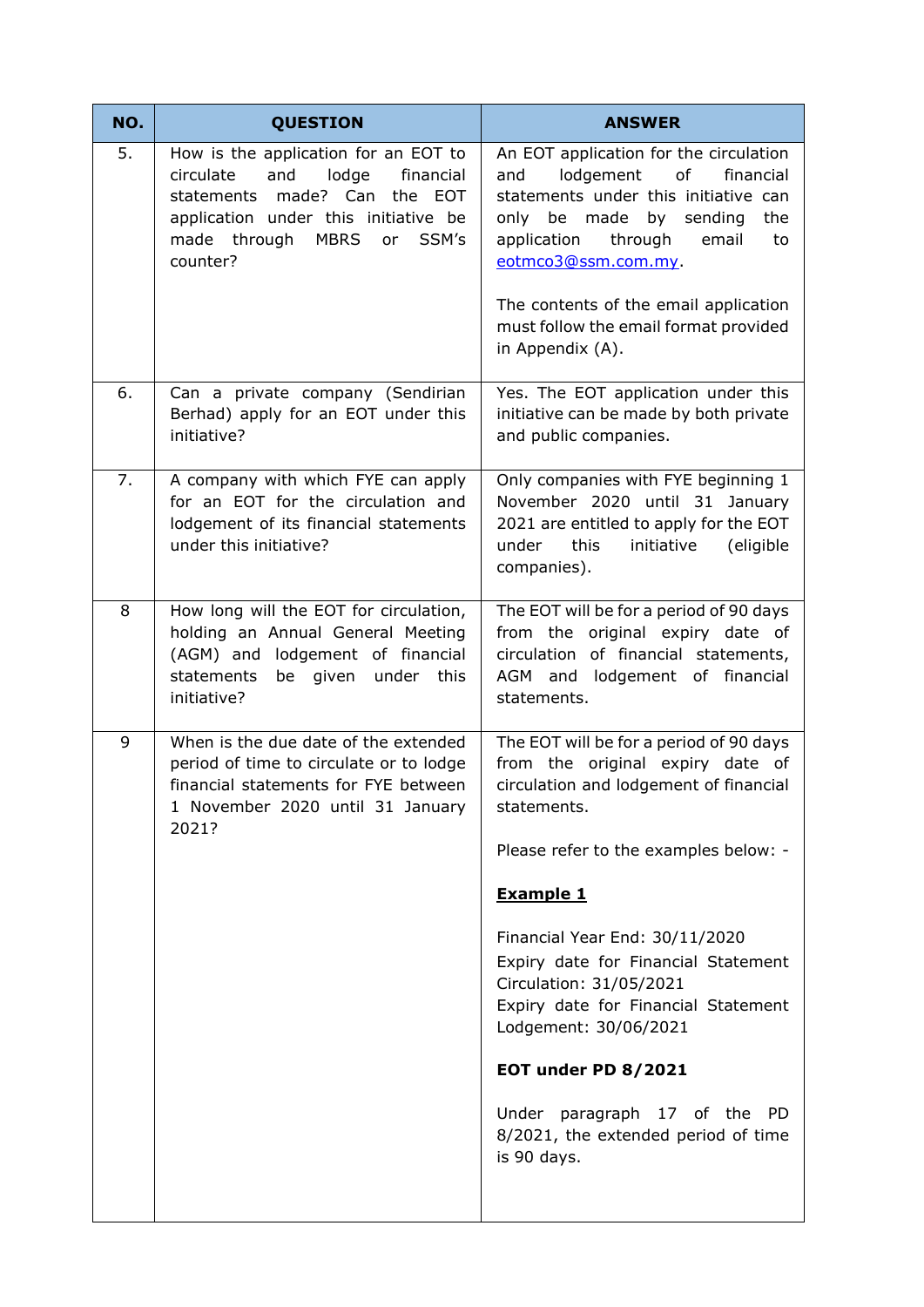| NO. | <b>QUESTION</b> | <b>ANSWER</b>                                                                                                                                                    |
|-----|-----------------|------------------------------------------------------------------------------------------------------------------------------------------------------------------|
|     |                 | <b>Extension of 90 days</b><br>Expiry date for Financial Statement<br>Circulation: 29/08/2021<br>Expiry date for Financial Statement<br>Lodgement: 28/09/2021    |
|     |                 | <b>Example 2</b>                                                                                                                                                 |
|     |                 | Financial Year End: 31/12/2020<br>Expiry date for Financial Statement<br>Circulation: 30/06/2021<br>Expiry date for Financial Statement<br>Lodgement: 30/07/2021 |
|     |                 | <b>EOT under PD 8/2021</b>                                                                                                                                       |
|     |                 | Under paragraph 17 of the<br>PD.<br>8/2021, the extended period of time<br>is 90 days.                                                                           |
|     |                 | Extension of 90 days<br>Expiry date for Financial Statement<br>Circulation: 28/09/2021<br>Expiry date for Financial Statement<br>Lodgement: 28/10/2021           |
|     |                 | <b>Example 3</b>                                                                                                                                                 |
|     |                 | Financial Year End: 31/01/2021<br>Expiry date for Financial Statement<br>Circulation: 31/07/2021<br>Expiry date for Financial Statement<br>Lodgement: 30/08/2021 |
|     |                 | <b>EOT under PD 8/2021</b>                                                                                                                                       |
|     |                 | Under paragraph 17 of the PD<br>8/2021, the extended period of time<br>is 90 days.                                                                               |
|     |                 | Extension of 90 days<br>Expiry date for Financial Statement<br>Circulation: 29/10/2021<br>Expiry date for Financial Statement<br>Lodgement: 28/11/2021           |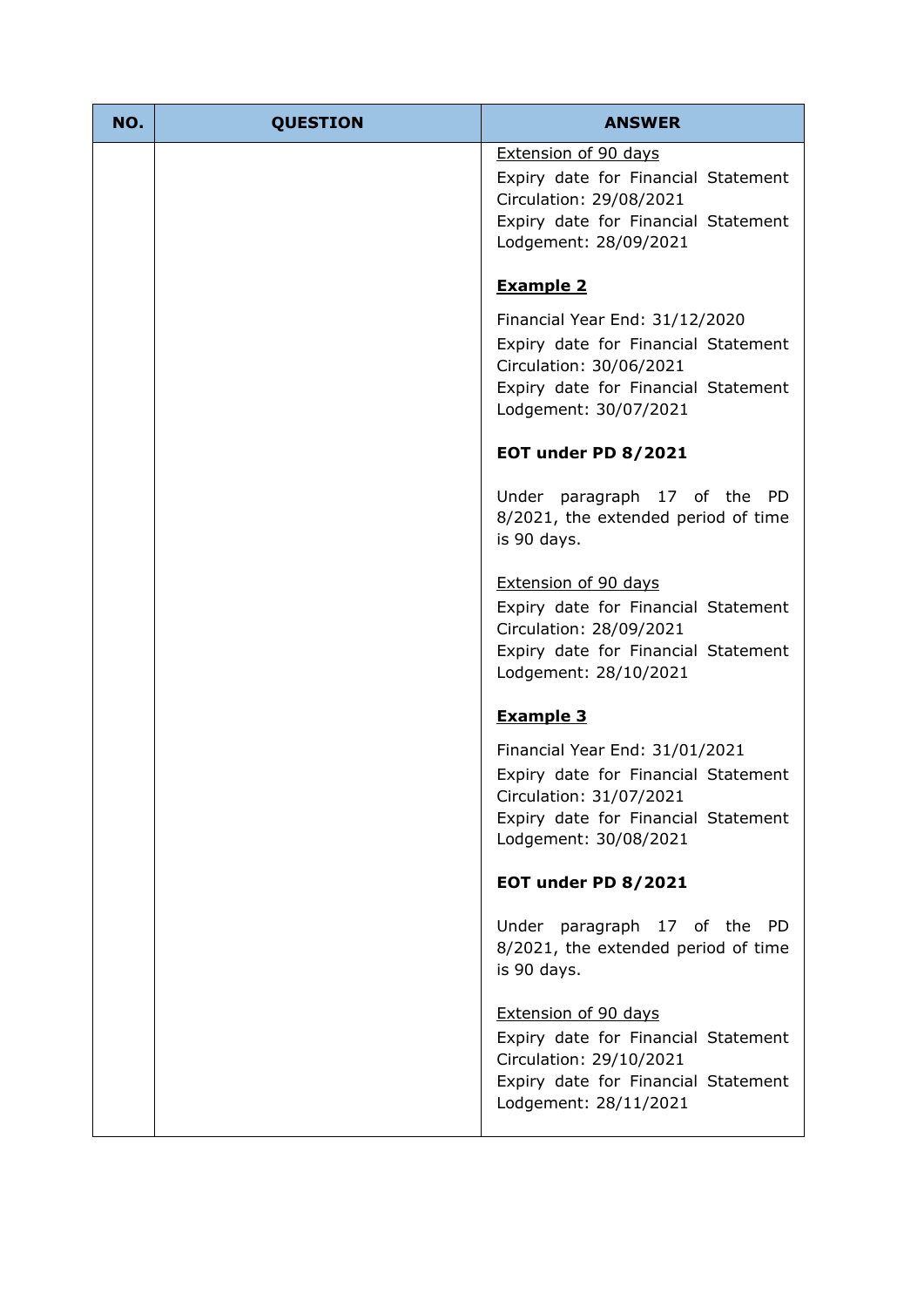| NO. | <b>QUESTION</b>                                                                                                    | <b>ANSWER</b>                                                                                                                                                                                                                                                                           |
|-----|--------------------------------------------------------------------------------------------------------------------|-----------------------------------------------------------------------------------------------------------------------------------------------------------------------------------------------------------------------------------------------------------------------------------------|
| 10  |                                                                                                                    | <b>Example 4</b>                                                                                                                                                                                                                                                                        |
|     |                                                                                                                    | <b>Public Company</b>                                                                                                                                                                                                                                                                   |
|     |                                                                                                                    | Financial Year End: 30/11/2020<br>Expiry date for Financial Statement<br>Circulation: 10/05/2021<br>Expiry date for AGM: 31/05/2021<br>Expiry date for Financial Statement<br>Lodgement: 30/06/2021.                                                                                    |
|     |                                                                                                                    | <b>EOT under PD 8/2021-</b>                                                                                                                                                                                                                                                             |
|     |                                                                                                                    | expiry date<br>for Financial<br>New<br>Statement Circulation: 08/08/2021                                                                                                                                                                                                                |
|     |                                                                                                                    | expiry<br>date<br>for<br>AGM:<br>New<br>29/08/2021                                                                                                                                                                                                                                      |
|     |                                                                                                                    | expiry date<br>for<br>New<br>Financial<br>Statements Lodgement: 28/09/2021                                                                                                                                                                                                              |
|     |                                                                                                                    | The public company is still required to<br>comply with section 258 of the<br>Companies Act 2016 (CA 2016)<br>pertaining to the circulation of<br>financial statements prior to an AGM.<br>The financial statements must be<br>circulated at least 21 days prior to the<br>new AGM date. |
| 11. | What is the<br>status of the EOT<br>application for a company which is                                             | The company is eligible to apply for<br>EOT under this PD.                                                                                                                                                                                                                              |
|     | eligible under this PD which was<br>submitted prior to 1 June 2021?                                                | <b>EOT</b><br>However, fees<br>paid<br>for<br>application made prior to this PD is<br>not refundable.                                                                                                                                                                                   |
| 12. | Can the director of the company<br>submit the application?                                                         | No. The application should only be<br>made by the company secretary.                                                                                                                                                                                                                    |
| 13. | What are some of the examples of the<br>involved<br>documents or processes<br>necessitating the extension of time? | (a) Preparation<br>of<br>financial<br>statements.<br>(b) Preparation of directors' report.<br>auditing<br>The<br>process<br>and<br>(c)<br>preparation of auditor's report.<br>(d) Circulation<br>of<br>financial<br>statements to members.                                              |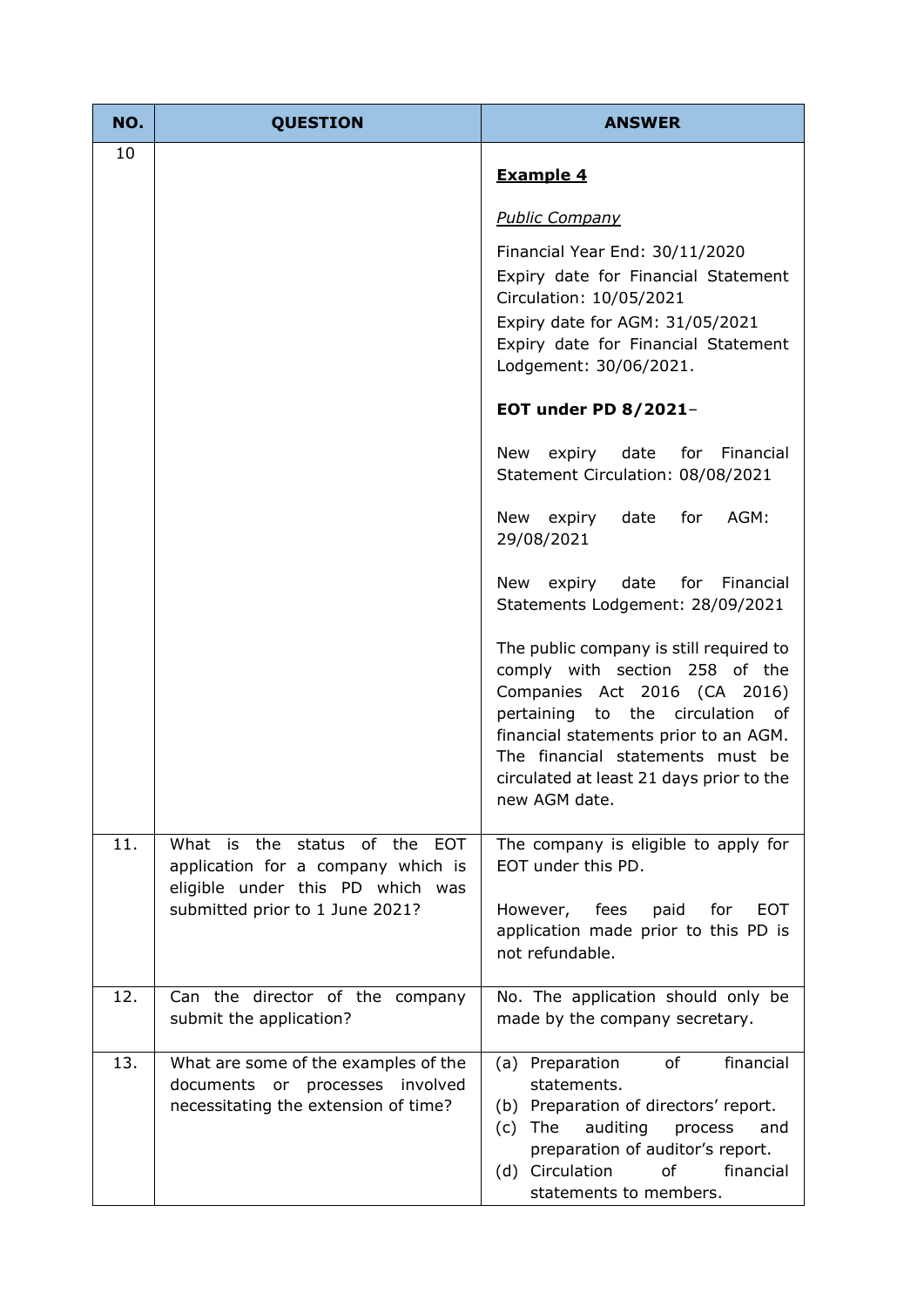| NO. | <b>QUESTION</b>                                                                                                                                                         | <b>ANSWER</b>                                                                                                                                                                                                                                                                                                                                                                                                   |
|-----|-------------------------------------------------------------------------------------------------------------------------------------------------------------------------|-----------------------------------------------------------------------------------------------------------------------------------------------------------------------------------------------------------------------------------------------------------------------------------------------------------------------------------------------------------------------------------------------------------------|
|     |                                                                                                                                                                         | (e) Tabling of financial statements at<br>AGM.                                                                                                                                                                                                                                                                                                                                                                  |
| 14. | Can a company which has previously<br>applied for EOT through the counter or<br>MBRS system and its EOT application<br>was rejected, re-apply under this<br>initiative? | Yes, company which has previously<br>applied for EOT through the counter<br>MBRS system and its EOT<br>or<br>application was rejected can re-apply<br>under this initiative provided that the<br>company's financial year end is within<br>1 November 2020 until 31 January<br>2021.                                                                                                                            |
| 15. | Can an email contain many EOT<br>applications?                                                                                                                          | An email may contain up to a<br>maximum of 10 applications. You may<br>refer to the instruction in Appendix<br>(A).                                                                                                                                                                                                                                                                                             |
| 16. | What is the status of my application<br>by email to eotmco3@ssm.com.my<br>for extension of time if I do not receive<br>feedback from SSM?                               | Application for extension of time by<br>email which did not receive any auto<br>reply email from SSM will be<br>considered APPROVED if it meets<br>the Conditions as stated in PD<br>8/2021 including:                                                                                                                                                                                                          |
|     |                                                                                                                                                                         | (a) For applications of extension of<br>time and submission of the<br><b>Statements</b><br>Financial<br>under<br>Section 259 (2) of the CA 2016,<br>application<br>your<br>is<br>automatically approved for 90<br>days from original expiry date<br>circulation<br>and<br>of<br>original<br>expiry date of lodgement of the<br>financial statements if your<br>application meets the following<br>requirements: |
|     |                                                                                                                                                                         | (i)<br>Company with financial<br>year ending 1 November<br>2020 until 31 January<br>$2021;$ and<br>information<br><b>The</b><br>(ii)<br>submitted is correct.                                                                                                                                                                                                                                                   |
|     |                                                                                                                                                                         | (b) For application of extension of<br>time to hold the AGM under<br>Section 340 of the CA 2016,<br>application is<br>hereby<br>your<br>automatically approved for 90                                                                                                                                                                                                                                           |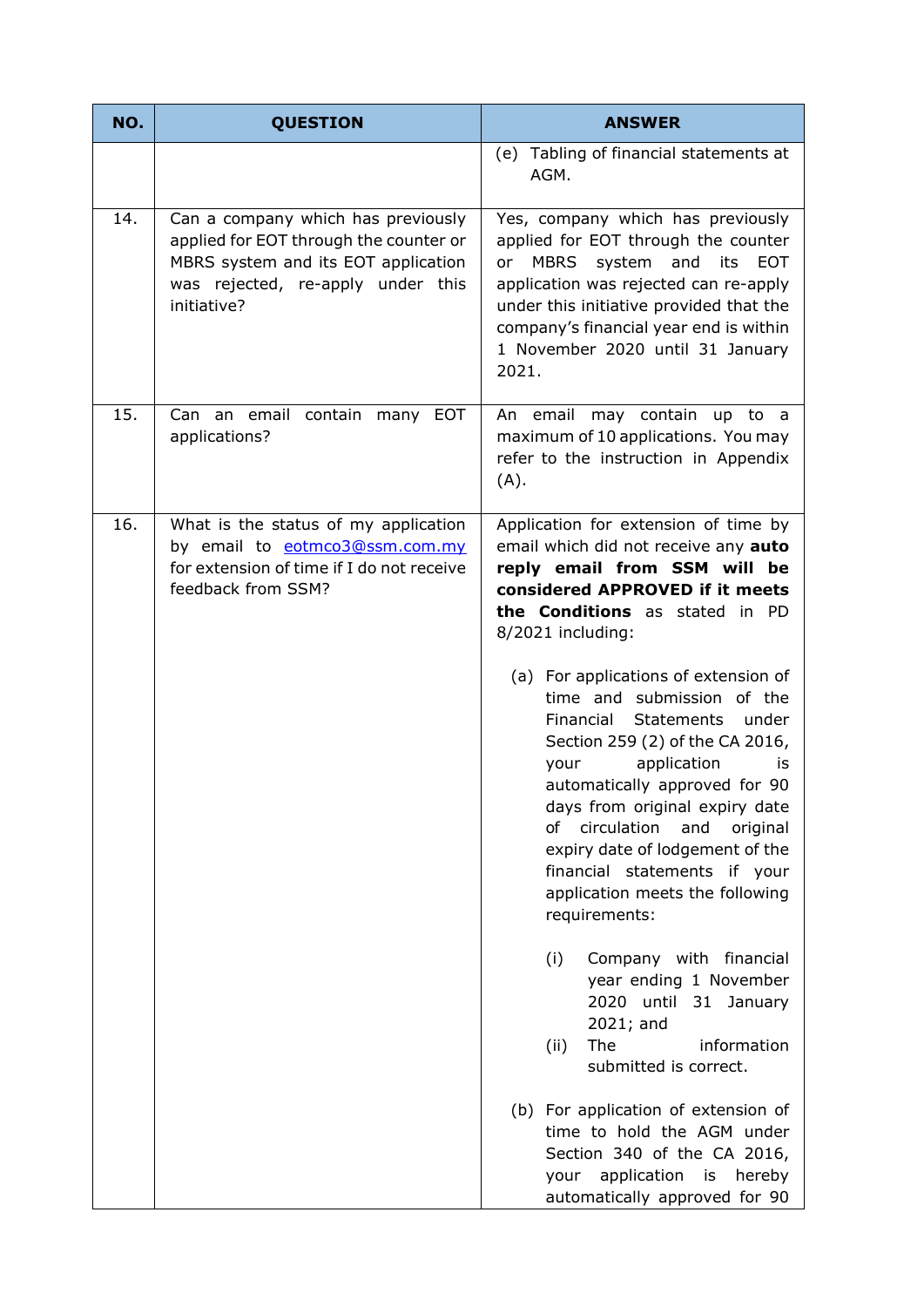| NO. | <b>QUESTION</b>                                                                                                                                                                                                                             | <b>ANSWER</b>                                                                                                                                                                                                                                                                                                                                                                    |
|-----|---------------------------------------------------------------------------------------------------------------------------------------------------------------------------------------------------------------------------------------------|----------------------------------------------------------------------------------------------------------------------------------------------------------------------------------------------------------------------------------------------------------------------------------------------------------------------------------------------------------------------------------|
|     |                                                                                                                                                                                                                                             | days from the original expiry<br>date of the AGM that should be<br>held if your application meets<br>the following requirements:<br>(i)<br>Public Companies with<br>financial year ending<br>- 1<br>November 2020 until 31<br>January 2021; and<br>information<br>(ii)<br>The<br>submitted is correct.<br>Please note that applications that<br>do not meet the requirements set |
|     |                                                                                                                                                                                                                                             | <b>PD</b><br>8/2021<br>in<br><b>NOT</b><br>out<br>are<br><b>APPROVED</b><br><b>AND</b><br><b>NO</b><br><b>EMAIL</b><br><b>NOTIFICATION</b> will be sent.<br>Please keep an email copy of your<br>application extension of time for<br>future SSM reference purposes<br>for eligible applications.                                                                                |
| 17. | If a company did not follow the<br>requirements under PD 8/2021 such<br>as providing wrong or incomplete<br>information,<br>sending<br>the<br><b>EOT</b><br>application to wrong email address,<br>etc., can the company make an<br>appeal? | The company secretary must ensure<br>that correct information are provided<br>and the application must be sent to<br>eotmco3@ssm.com.my<br>Ιf<br>information<br>the<br>provided<br>is<br>incomplete,<br>the<br>incorrect<br>or<br>application<br>deemed<br><b>NOT</b><br>IS<br><b>APRROVED.</b>                                                                                  |
|     |                                                                                                                                                                                                                                             | appeal<br>There<br>for<br><b>EOT</b><br>is<br>no<br>application. However, the company<br>can submit new EOT application.                                                                                                                                                                                                                                                         |

Dated: 1 June 2021